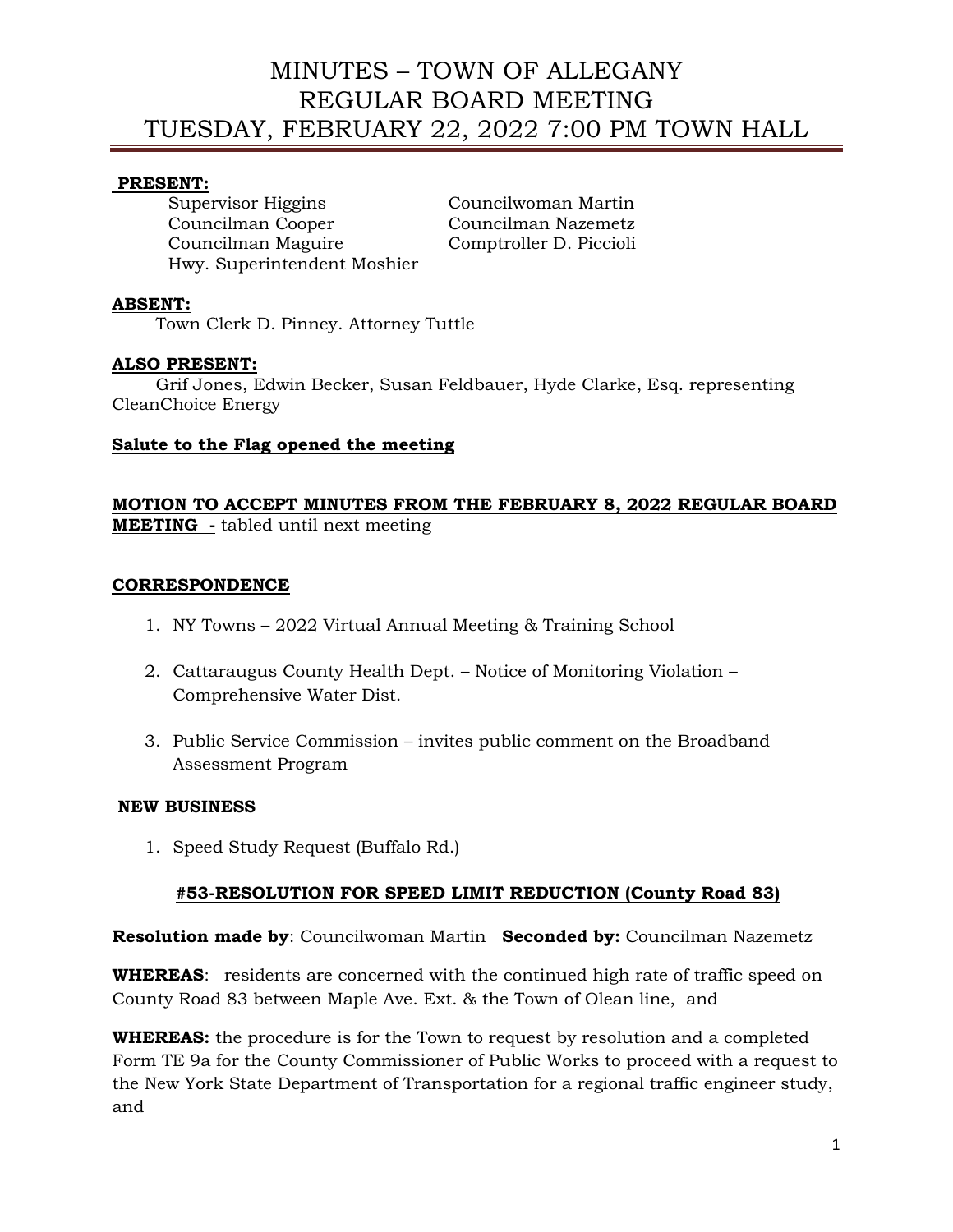**WHEREAS**: the residents feel that a possible speed reduction be investigated,

**THEREFOR**: the Allegany Town Board resolves that a request for a traffic study be completed onCounty Road 83 between Maple Ave. Ext. & the Town of Olean line and that the Town Clerk complete and submit a Form TE 9a to the County Commissioner

of Public Works

| Councilman Nazemetz     | Aye X Nay |
|-------------------------|-----------|
| Councilman Cooper       | Aye X Nay |
| Councilman Maguire      | Aye X Nay |
| Councilwoman Martin     | Aye X Nay |
| Supervisor Higgins      | Aye X Nay |
| The motion was carried. |           |

Town Clerk Deryle Pinney 2/22/2022

The foregoing information is true and accurate of what is on file at the Town Clerk's Office, 52 W. Main St., Allegany, NY 14706.

2. Approve Dawn Snyder replacing Mike Higgins term of 2/22/2022-12/31/2023

# **#38-MOTION TO APPOINT PLANNING BOARD MEMBER**

Motion by Supervisor Higgins to appoint Planning Board member Dawn Snyder to replace Mike Higgins for a 2-year term  $\left(\frac{2}{22}/22 - \frac{12}{31}/23\right)$ .  $2<sup>nd</sup>$  by Councilman Nazemetz. Higgins-aye, Martin- aye, Cooper-aye, Maguire-aye, Nazemetz-aye. CARRIED:

- 3. Undertaking for the benefit of The NYS Department of Transportation -In connection with work affecting state highways
	- An annual renewal will still need to be done

# **#54-RESOLUTION FOR UNDERTAKING FOR THE BENEFIT OF THE NYS DEPARTMENT OF TRANSPORTATION IN CONNECTION WITH WORK AFFECTING STATE HIGHWAYS**

**Resolution made by**: Supervisor Higgins **Seconded by:** Councilwoman Martin

WHEREAS, the undersigned Town of Allegany from time to time receives permits from the New York State Department of Transportation (hereinafter referred to as the

"NYSDOT") and otherwise conducts activities and operations upon highways and/or within right-of-way controlled by the State of New York for such purposes as the obstruction, installation, construction, maintenance and/or operation of facilities;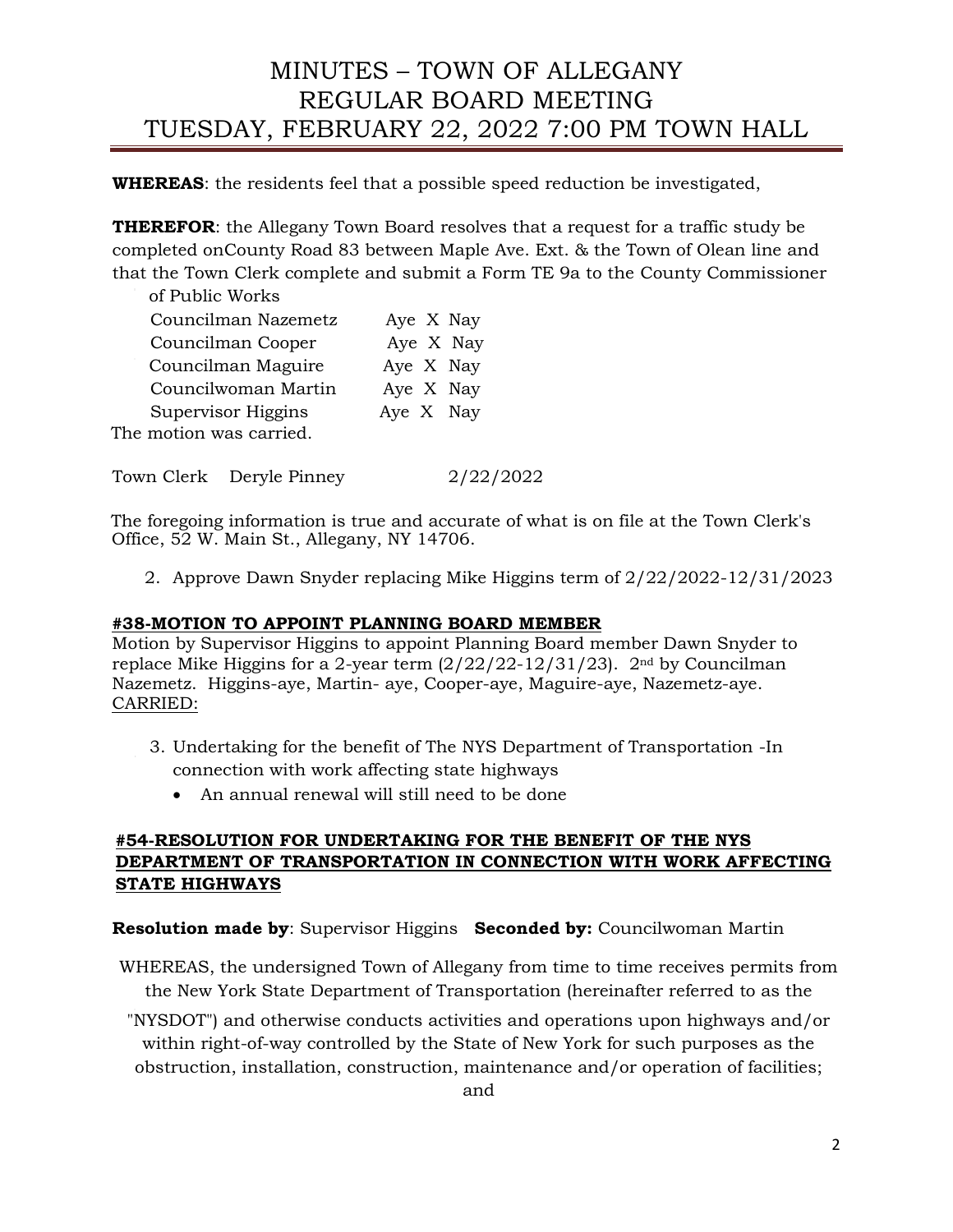WHEREAS, Permittee's access and operation upon state right-of-way is conditioned upon compliance with Highway Law Sections 52, 103, 203 and/or 234, including the conditions that Permittee assume all responsibility for (a) the temporary control of all modes of traffic (including motorized and non-motorized travel) affected by Permittee's operations, (b) complete restoration of state facilities to their condition prior to permitted use or activity, and (c) all claims, damages, losses and expenses,

NOW, THEREFORE, in relation to all operations and/or actions undertaken within state right-of way, Permittee hereby agrees to the following terms and conditions:

- 1. Permit Applications. Excepting only activities undertaken to protect public safety because of emergency conditions or incidents, Permittee shall provide timely written notice to NYSDOT of operations or activities affecting state right-of-way. Under normal circumstances, a minimum of five business day notice shall be provided. Notification of emergency activities shall be provided to NYSDOT as soon as practicable after the activity. The Permittee shall apply for project-specific permits for activities not allowed under any existing annual permit, Such application shall identify proposed project locations, desired dates/hours, proposed work/activities, traffic control, and site restoration
- 2. Applicable Rules, Regulations & Conditions. Permittee shall comply with all of the laws, rules and regulations applicable to construction, maintenance activities and operations and shall further comply with such terms and conditions that may be imposed by NYSDOT in connection with permitted activity or operations. Temporary Traffic Control, highway safety appurtenances, and restoration of state facilities shall be completed in accordance with NYSDOT regulations and standards.
- 3. Site Restoration. Permittee shall, at its own expense, promptly complete the work allowed under each permit and, within a reasonable time, restore State property damaged by its work/activities to substantially the same or equivalent condition as existed before such work was begun as determined by the Commissioner or his/her designee. In the event that the Permittee fails to so restore damaged State property within what the Commissioner deems to be a reasonable time, the Commissioner, after giving written notice to the Permittee, may restore the property to substantially the same or equivalent condition as existed before the Permittee's work/activities, in which case, Permittee agrees to reimburse the reasonable expenses in connection therewith.

4. Payment & Release of Liens. Permittee shall be responsible for the payment of all costs and materials relating to its work in the public right-of-way, and agrees to defend and save harmless NYSDOT against any and all lien claims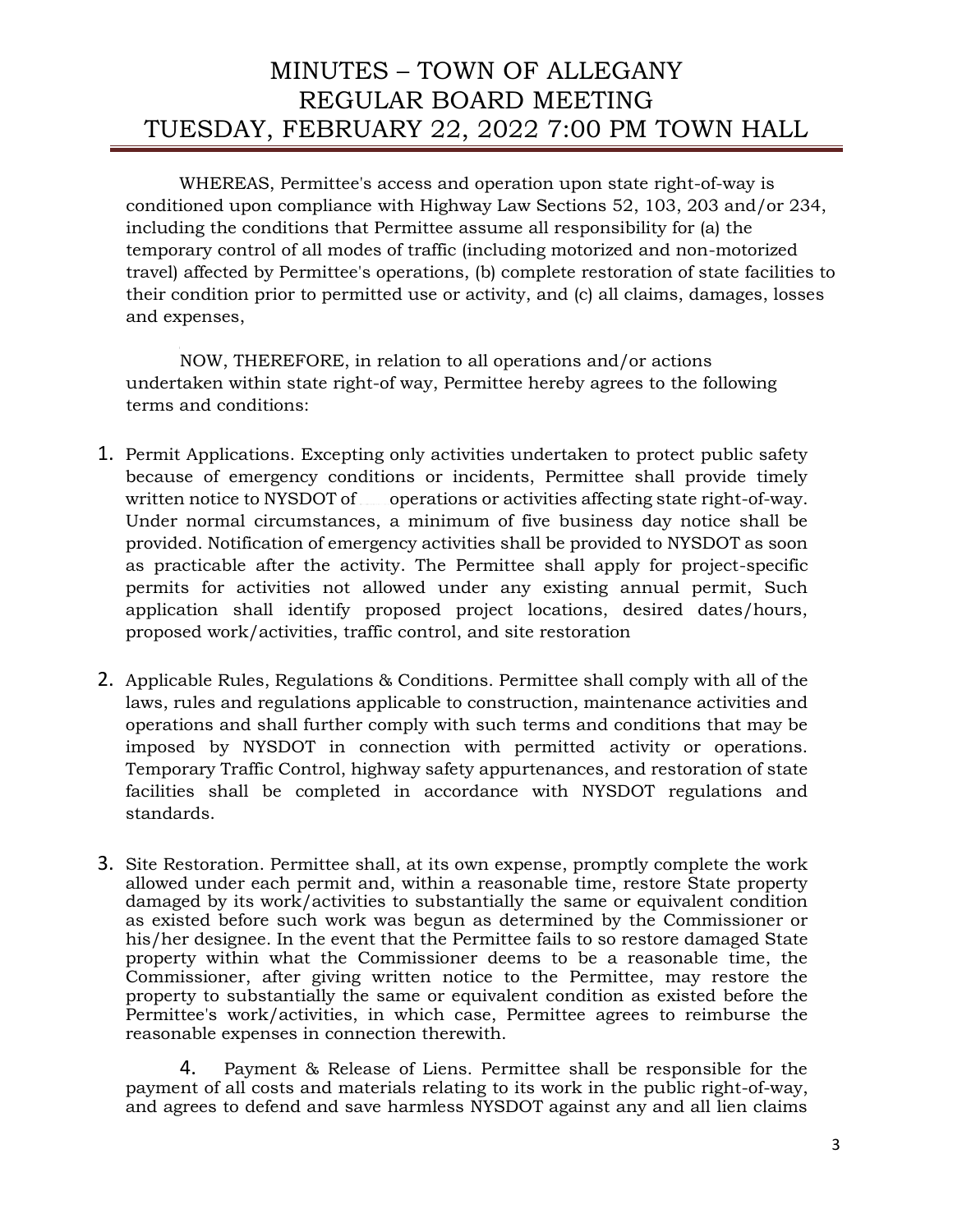made by persons supplying services or materials to Permittee in connection with Permittee's work.

5. Indemnity. In addition to the protection afforded to NYSDOT under any available insurance, NYSDOT shall not be liable for any damage or injury to the Permittee, its agents, employees, or to any other person, or to any property, occurring on the site or in any way associated with Permittee's activities or operations, whether undertaken by Permittee's own forces or by contractors or other agents working on Permittee's behalf. To the fullest extent permitted by law, the Permittee agrees to defend, indemnify and hold harmless the State of New York, NYSDOT, and their agents from and against all claims, damages, losses and expenses, including but not limited to, claims for personal injuries, property damage, wrongful death, and/or environmental claims and attorney fees arising out of any such claim, that are in any way associated With the Permittee's, activities or operations under any and all permits issued using this Undertaking.

FURTHERMORE, Permittee hereby warrants that the obligations of this Undertaking are backed by the full faith and credit of Permittee. Permittee may insure or bond any of the obligations set forth herein, or may rely upon self-insurance, budgeted funds, or funds for general operations.

This Undertaking shall be applicable to all permitted activities and operations undertaken after the date of execution and work initiated While this Undertaking is in effect. This Undertaking may be revoked by the Permittee or rejected by NYSDOT upon thirty days written notice but will continue to apply to all permitted activities/operations that were permitted by virtue of this Undertaking. Unless terminated for the purpose of future activities/operations, this Undertaking shall have a term of twenty  $(20)$  years and shall be kept on file to facilitate the issuance of future permits to which it will apply.

IN WITNESS WHEREOF, The Town of Allegany agrees to the terms of this Undertaking, and has caused its execution by the authorized officer or employee

Higgins-aye, Martin- aye, Cooper-aye, Maguire-aye, Nazemetz-aye. CARRIED:

4. Contract with Cattaraugus County for Mosquito spraying services-tabled until Supervisor Higgins can review the contract

#### **OLD BUSINESS - none**

#### **OTHER BUSINESS**

1. Referral from ZBA regarding Edwin Becker (#125-21), for a Zoning Interpretation/Determination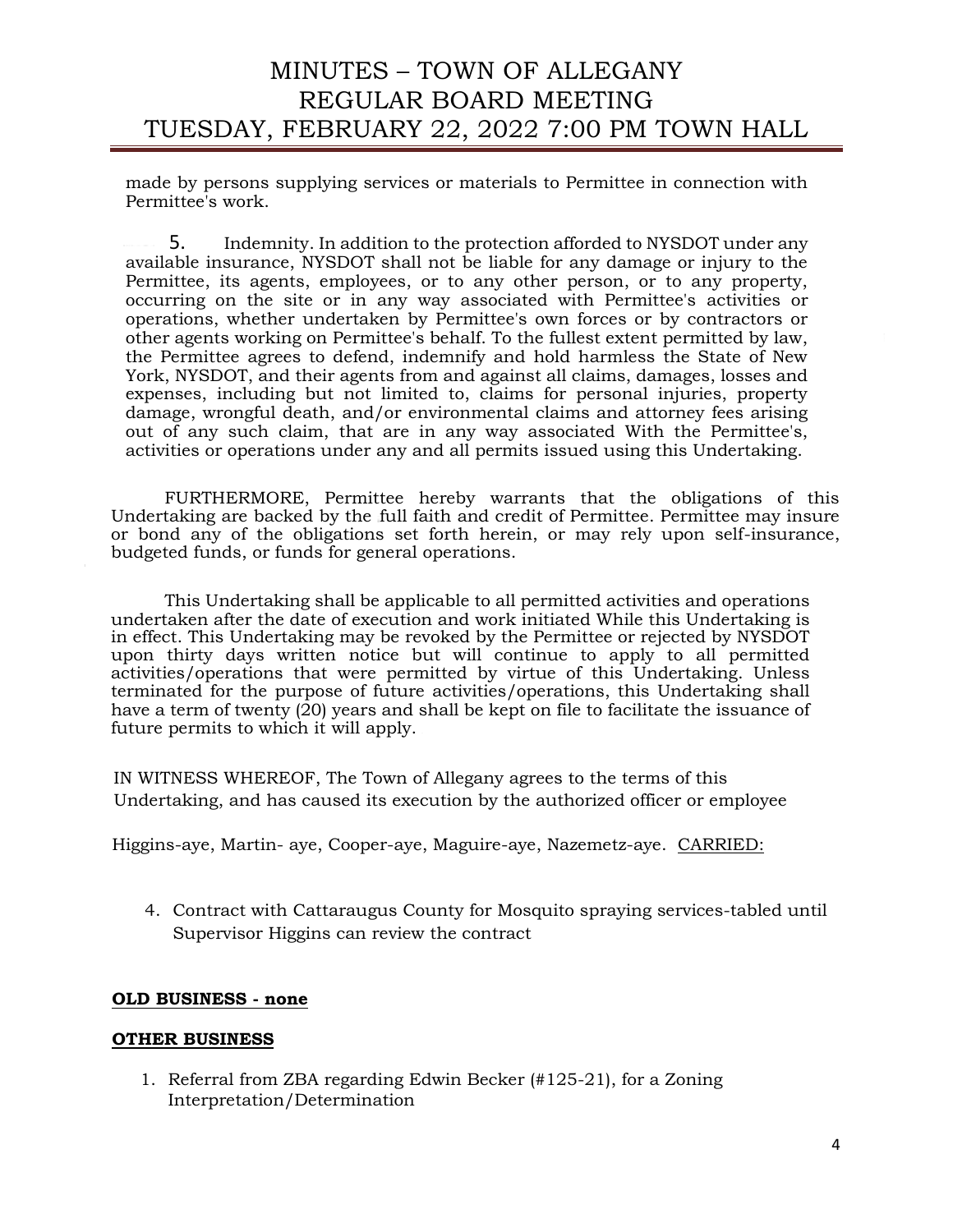- A petition for zoning change was filed by Edwin Becker for his property located at Five Mile Rd. & Buffalo Rd., Tax Map Id No. 93.002-2-15.1
- Hyde Clarke, Esq. representing CleanChoice Energy spoke supporting zoning change petition
- Supervisor Higgins stated the petition was not expected & the Board was planning to be review the request from the ZBA. They will have to look into how to handle a change of zone petition. Attorney Tuttle will need to review this petition.
- The Town Board will review & discuss the documents and likely refer to the Planning Board for advice at the next meeting if needed.
- 2. ARPA Funds / Future Projects / 5-year plan discussion

# **#55-MOTION TO GRANT A 2ND STIPEND OF PREMIUM PAY FOR ESSENTIAL EMPLOYEES**

Motion by Supervisor Higgins to grant a 2nd stipend of premium pay for Town of Allegany essential employees under the Federal American Rescue Plan Act (APRA) funding. This includes all part/full time eligible employees. This payment will follow guidelines as established in motion #120 dated September 14, 2021. 2nd by Councilman Nazemetz. Higgins-aye, Martin- aye, Cooper-aye, Maguire-aye, Nazemetzaye. CARRIED:

• The increase in appropriations funds are as follows:

| General A Fund \$20,395.67 |             |
|----------------------------|-------------|
| General B Fund \$ 3,053.23 |             |
| Highway DB                 | \$14,640.40 |
| Total                      | \$38,089.30 |

- 3. Future projects
	- The Board discussed future projects possibilities for Stayer Park. The Little League fields are under used. The possibility of a dog Park was discussed & Intandem has expressed interest in using park space for its consumers.

# **COMMITTEE REPORT**

- 1. Union Negotiation Mike & Kathy
	- Nothing at this time
- 2. Personnel Alex & Craig
	- CEO & Town Hall Handy Person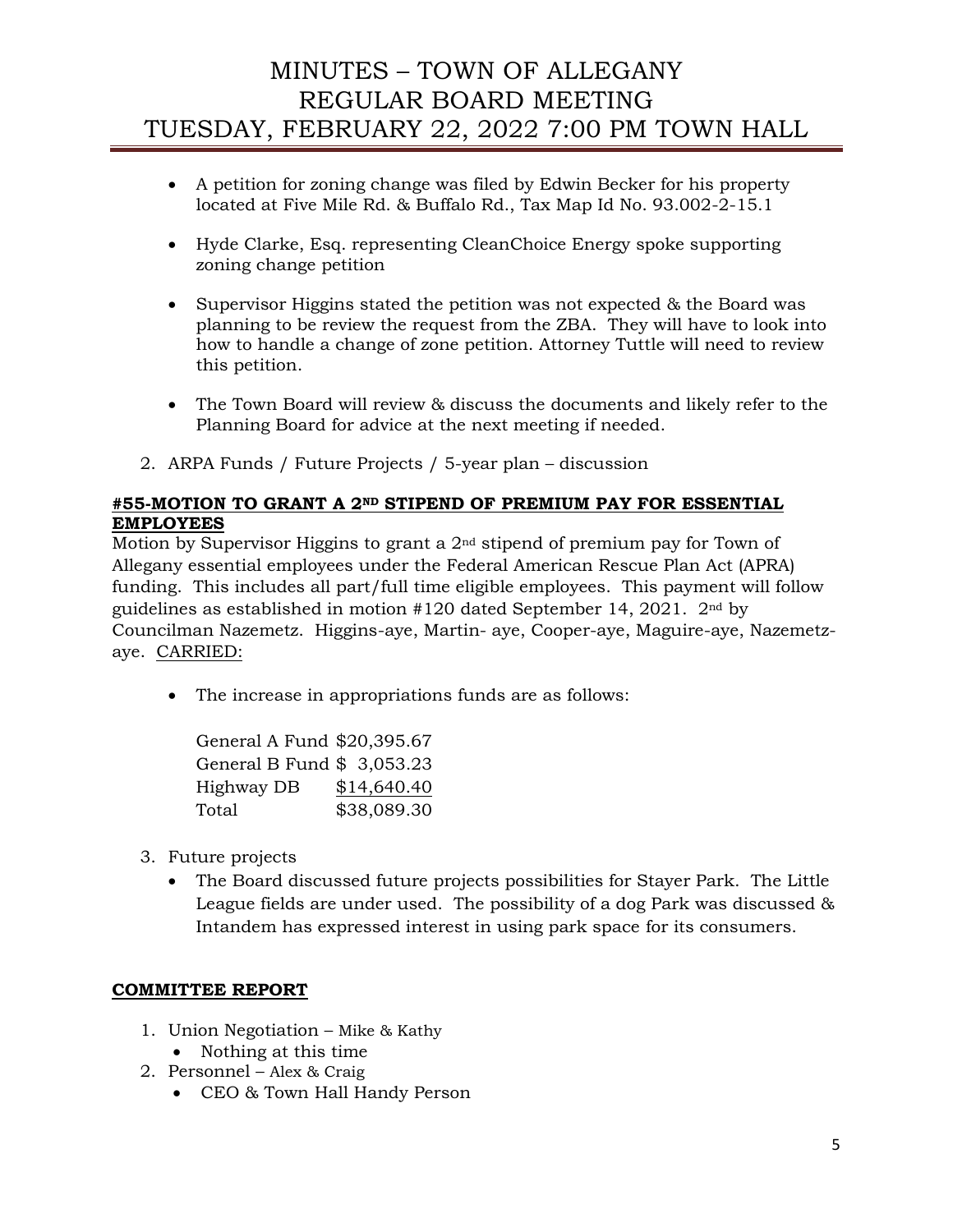- 3. Highway Mike & Andy
	- Talk to John about needed projects
- 4. Recreation Alex & Andy
	- 4th & Maple lease discussion (additionally insured)
	- Buy & install water fountain/install & repair stand for the trail
	- Proof of insurance needed for people using  $4<sup>th</sup>$  & Maple that are not part of the Town
	- Discuss purchasing water fountain with pet station
- 5. Building/Grounds & Safety Kathy & Mike
	- Town Hall Renovation, Carpets
	- Doors are in
	- Lift is not working
	- Rug/rubber mats waiting for quotes
	- Working on quotes for bathrooms
- 6. Water/Sewer Kathy & Craig
	- Allegany Crossings/Sewer Line Extension
	- DWSP2/Well Head Protection
	- Colonial Village may be interested in sewer service
	- CPL to do water /sewer to properties within the park
- 7. Technology Craig & Andy
	- Discussion of the Towns website, virtual meetings & may change email
	- Panic buttons are installed & working
	- Data Branch has the low quote for security cameras
- 8. Parks & Cemetery Kathy & Alex
	- E&M Engineers survey quote

## **#56- MOTION TO FOR CEMETERY SURVEY**

Motion by Supervisor Higgins to have E&M Engineers do a survey of the Allegany Cemetery. 2nd by Councilman Cooper. Higgins-aye, Martin- aye, Cooper-aye, Maguire-aye, Nazemetz-aye. CARRIED:

## **FROM THE FLOOR – none**